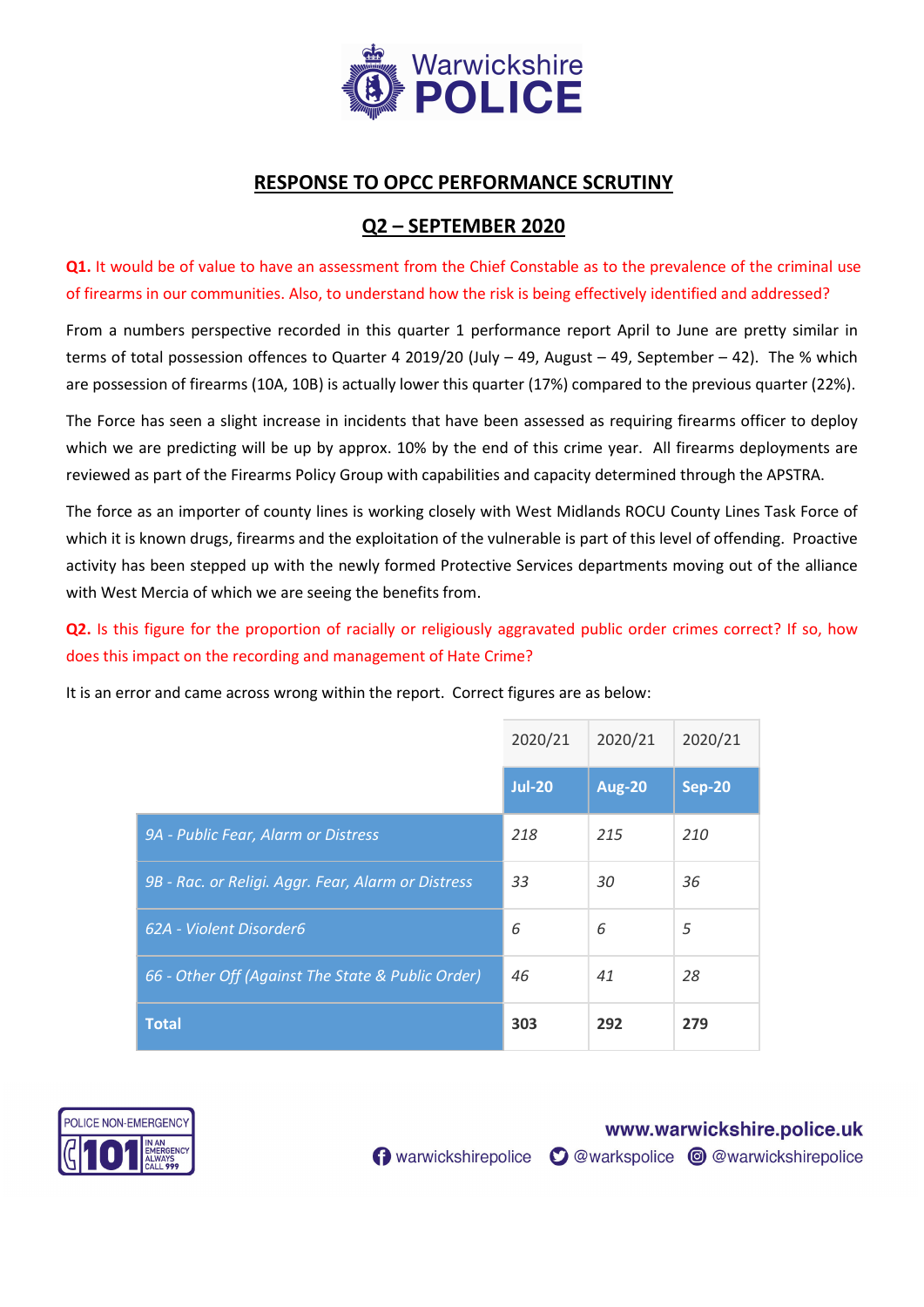Q4. Give the scale and varied nature of repeat victimisation across TRC, it is acknowledged that it is a challenging area to broadly address and reduce. However, the force's response to those victims that are considered at high risk and / or the victim of multiple crimes is of particular concern. It would therefore be of value to better understand the force's management of these particular cases and the challenges and success achieved in reducing their repeat victimisation.

The Victim Management Unit which forms part of the Harm Hub are responsible for the coordination and oversight of repeat victimisation of the most vulnerable within our communities. The Harm Hub are provided data from ASI concerning repeat victims which they assess and apply a vulnerability threat matrix to in order to seek to identify those victims that are perceived to be at the most risk. Any repeat victim relating to a domestic abuse incident are passed directly to the Domestic Abuse Unit for further assessment and any necessary further action or support.

All other victims are assessed for allocation to the Victim Management Unit problem solving officers who develop a problem solving plan (PSP). This plan will involve either creating or adopting an existing PSP, liaising with the officer in the case, partners and other agencies involved and the victim themselves to focus on any specific problem solving activity to reduce the risk or (if possible) resolve the problem. The PSP officers support the officers in the case (OIC's) to find a resolution and take on the ownership for the problem and put in the necessary time and engagement required.

We are continuing to work through and resolve the way that repeat victims are identified and ensure that the data is cleansed in a way the identifies the true level of repeat victimisation particularly in relation to DA. One report from a victim can result in multiple crimes and can identify on first report a repeat victim.

### Q5. Is the reason for the recent spike in Hate Crime in Warwick District known? What action is being taken to address this increase?

We have reviewed the data for September and nothing stands out as to why there is an indication of a spike. One of the reasons may be due to the fact that our OCC is based within the Warwick District and there have been some reports of abuse against our OCC operatives.

Nationally there does appear to be an increase in the reporting of Hate Crime which is believed to be associated to the ongoing situation with the coronavirus pandemic. Figures for October have also been reviewed and they now appear to be back to previous reporting levels.

This is something that we will continue to monitor.

#### Q6. A summary of Operation Scorecard, where the Serious and Organised Crime Unit (SOCU) recently executed search warrants across the county, would be of value in achieving a better understanding of this area of operation.

Operation Scorecard has been an operation being run by our Serious and Organised Crime Team. The investigation has resulted in 3 days of enforcement activity in October where 16 search warrants were executed and 19 suspect arrested.

All suspects have been charged with conspiracy to supply Class A and/or Class B drugs and 5 of the 18 charged with additional firearms possession offences.

4 defendants were remanded in custody with the remainder being bailed to appear at Court on the  $6<sup>th</sup>$  and  $11<sup>th</sup>$ November.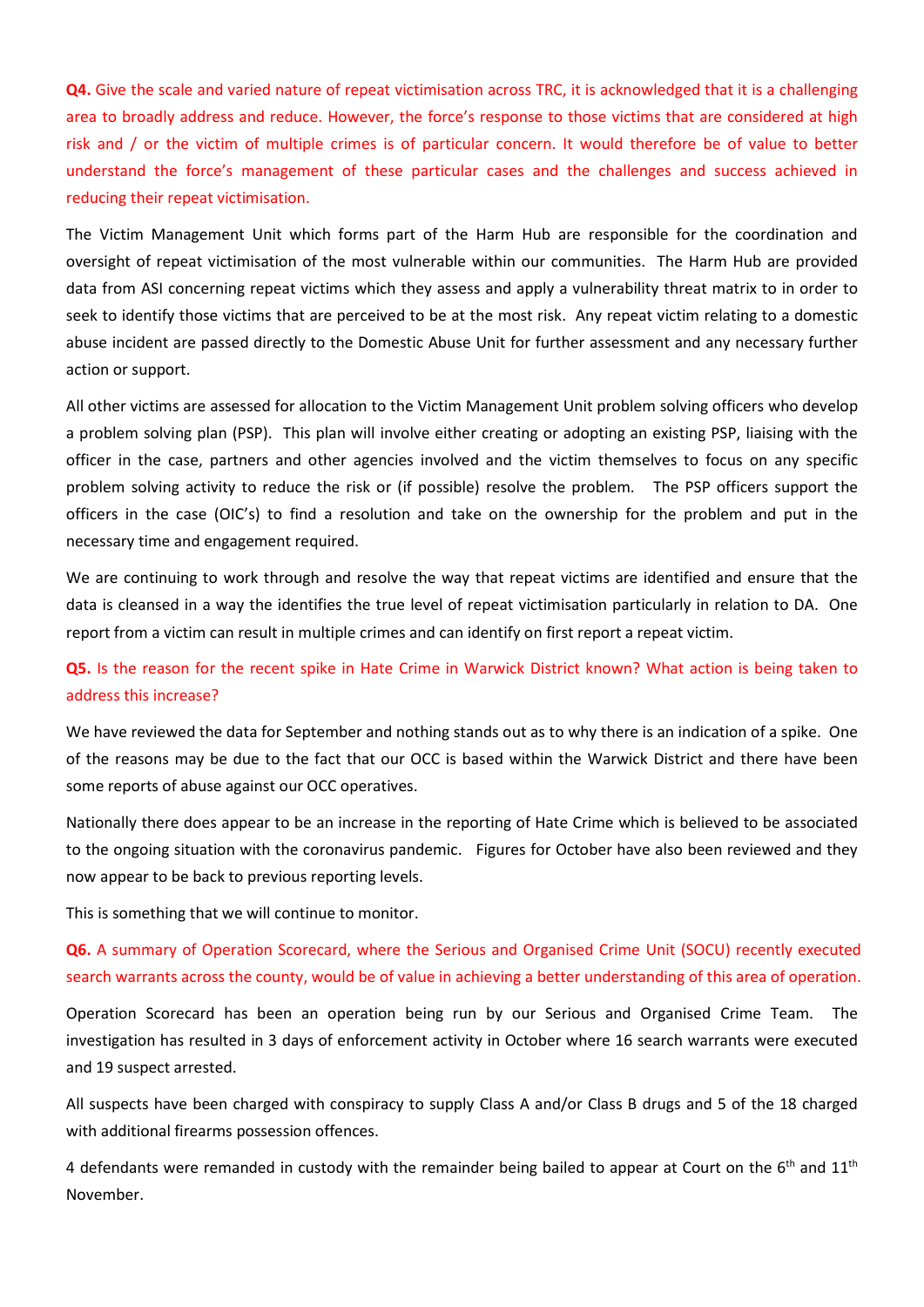During the course of the investigation the below items were recovered:-

- 9kg cocaine
- 15 viable firearms and 100's of rounds of ammunition
- 4kg heroin
- 15kg amphetamine
- 20kg compressed cannabis
- 2x 9 bars of cannabis resin
- 2.5 kg skunk
- 2kg MDMA tablets
- Plus cash and watches

Q7. It would be of value to have an assessment from the Chief Constable as to the causes of the current Action Taken rates for both TRC and DA, together with an understanding of what action is / will be taken by the force to improve this position.

Nationally the trend for action taken rates is falling from the high of lockdown's during April, May and June when crime rates were lower. Whilst the action taken rate fell in August, in comparison to our MSG we actually improved in August.

Notwithstanding this, outcomes are high on the agenda at the Investigations and Performance Boards and we have now developed an outcome dashboard at officer level to enhance our understanding.

Post the regulations and restriction changes as we moved out of the lockdown in the summer we have seen an increase in overall demand back to and slightly above pre COVID19 levels. In conjunction with this increased demand and change in crime profile this has coincided with the realignment of some of our officers from patrol as they complete their initial training periods and either become confirmed as officers or complete tutor periods and become independent.

## Q8. What action is the force taken to provide officers with appropriate training and equipment to minimise the risk of physical harm to both the officers and the public.

It is disappointing to see that we have experienced increases in officer's assaults which does include hate, racial, violence without injury and violence with injury. Some of this is believed to be as a result of less tolerance within the general public and during a time where we have seen increased levels of protests over the summer months and restrictions being placed on individuals' lives.

Officer assault data is discussed weekly at the Chief Officer Meeting and feeds into the Force Health and Safety meetings to review any trends and organisational learning. Use of Force data is reviewed at the legitimacy board again in order to identify any trends or organisational learning.

A newly formed Uniform and Equipment committee is responsible for reviewing all proposals for new or additional kit and equipment which is chaired by a Chief Officer.

The Force has strong monitoring and scrutiny over officer safety training to ensure officers receive the appropriate training within identified timescales. COVID19 restrictions has had an impact on some of the training delivery albeit processes are in place to ensure training can be delivered safely and this is now being worked through.